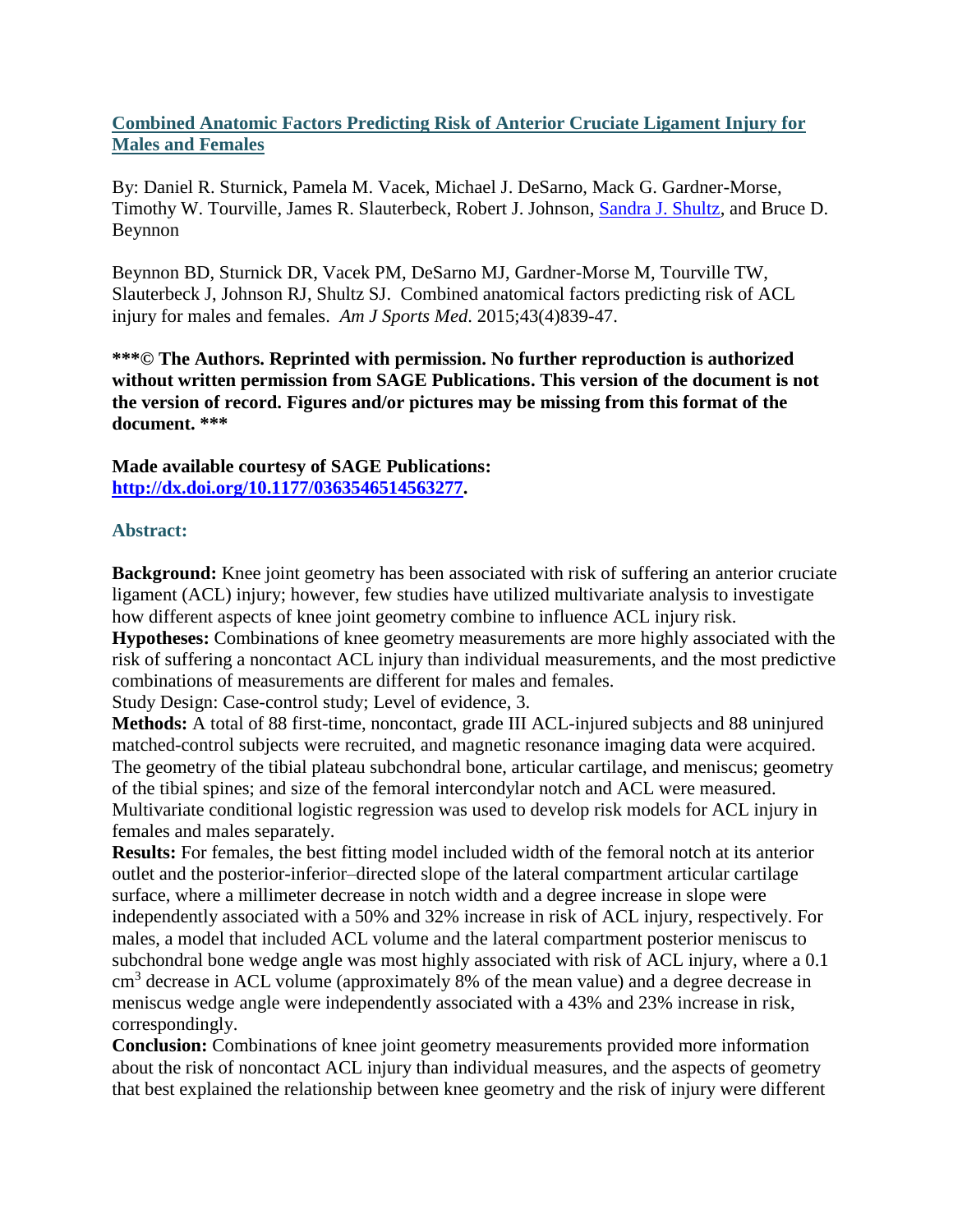between males and females. Consequently, a female with both a decreased femoral notch width and an increased posterior-inferior–directed lateral compartment tibial articular cartilage slope combined or a male with a decreased ACL volume and decreased lateral compartment posterior meniscus angle were most at risk for sustaining an ACL injury.

**Keywords:** ACL injury | risk factors | anatomy | tibial geometry

## **Article:**

Anterior cruciate ligament (ACL) tears are often debilitating and can lead to osteoarthritis, regardless of surgical or nonsurgical treatment.[10,19] This has served as the motivation for current research that has focused on determining intrinsic and extrinsic risk factors associated with an ACL injury to identify those at an increased risk. Understanding potential risk factors could aid in the development of intervention strategies that can be targeted at these individuals.[29,30]

Different characteristics of knee geometry have been identified as risk factors for ACL injury; however, it is important to appreciate that dissimilarities in knee geometry exist between males and females. In comparison with males, females have been shown to have an increased posteriorinferior–directed slope of the tibial plateau subchondral bone [14] and a decreased medial tibial plateau depth of concavity,[14] femoral intercondylar notch size, femoral condyle size,[8,23,39] and ACL size.[1,8] These differences often persist after controlling for subject body weight or height. This is a concern because when data from males and females are combined to study risk factors associated with ACL injury, sex-based differences may obscure the effects of sexdependent risk factors. Risk factors that have similar effects in males and females may not be detected in analyses of combined data if low values for females correspond to high values for males or vice versa. Conversely, variables that differ greatly between males and females may falsely appear to have an effect on both sexes. This suggests that assessments of knee geometry as risk factors for injury should be completed separately for men and women.

Indeed, recent research has found different relationships between geometric measurements of the knee and risk of suffering an ACL injury between males and females.[3,16,37,40] For example, the posterior-inferior–directed slopes of the subchondral bone and articular cartilage surface of the tibial plateau lateral compartment have been found to be greater in female ACL-injured subjects compared with noninjured control subjects, while no differences were found between male ACL-injured and noninjured control subjects.[3,16,35,37] One study found that the lateral femoral condyle radius of curvature, the tibial plateau radius of curvature, and the tibial plateau anteroposterior length were each smaller in male ACL-injured subjects compared with uninjured control subjects while no differences were found between injured and uninjured females.[40] These differing associations underscore the importance of considering each sex separately while investigating risk factors for ACL injury. Further, these studies did not assess the independence of these risk factors or the risks associated with combinations of these risk factors.

Two studies have used multivariate analyses to investigate how different geometric measures of the knee act in combination to influence the risk of sustaining an ACL injury.[27,31] Simon et al[27] investigated a combination of measurements including the medial and lateral tibial plateau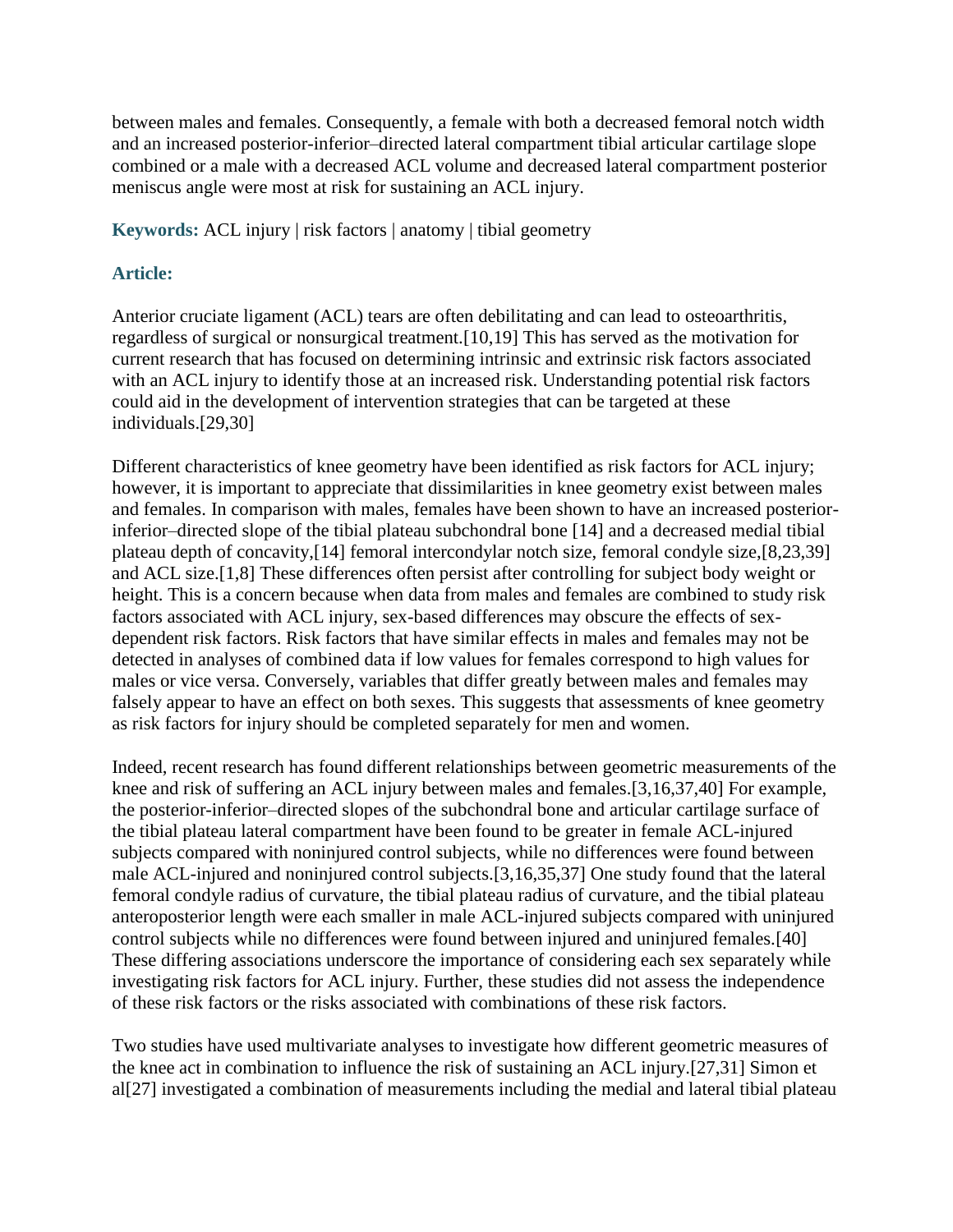subchondral bone slopes, femoral intercondylar notch width at its posterior inlet and anterior outlet, and the volume of the ACL. Using combined data from males and females, they found that the width of the anterior outlet of the femoral notch was the most predictive risk factor and that prediction was not substantially improved when the volume of the ACL and the slope of the lateral tibial plateau were included in the risk model. Likewise, Sonnery-Cottet et al [31] used pooled data from males and females to study the combined effects of tibial plateau medial compartment subchondral bone slope and femoral notch width index (the notch width normalized by the overall bicondylar width of the femur) and found that they were both associated with the risk of suffering an ACL injury independent of each other. Thus, the combined associations provided a better fit than either measure alone and explained more of the risk associated with injury. These multivariate studies support the importance of investigating the combined associations between geometric measures of the knee and ACL injury risk. However, the inclusion of additional anatomic measurements to conduct a comprehensive assessment and analysis of risk factors for males and females separately could provide a more complete understanding.

Study design and methodologies have differed considerably between the investigations of knee structure and its association with risk of suffering an ACL injury, and this may explain, at least in part, the conflicting reports. Much of what is known regarding the relationship between knee morphometric measures and the risk of suffering an ACL injury comes from studies that suffer from confounding factors. Oftentimes investigations fail to match healthy control subjects to ACL-injured subjects. For example, control data have come from subjects that have a symptomatic knee [14,33,37] produced by a condition other than an ACL injury, and it is unknown how this may affect the geometry of the knee. In some studies, data of ACL-injured subjects are collected from their injured knee, and inherent to this approach is the assumption that the ACL injury does not modify knee geometry. [14,33,37] Studies often lack data to support this assumption.

The objective of this investigation was to build on our prior studies that examined the univariate effects of a wide selection of measurements of anatomic structures of knee geometry on the risk of suffering a noncontact ACL injury.[2,34,35,42] We report the results of analyses that combined these measurements to develop comprehensive multivariate risk models for predicting noncontact ACL injury. Separate models were developed for females and males because they differed significantly in some measurements and because our prior univariate analyses indicated that risk factors for ACL injury were different between females and males.[2,34,35,42] The hypotheses of this study were that there are combinations of knee geometry measurements that have significantly greater associations with the risk of suffering a noncontact ACL injury than individual measurements and that the most predictive risk models are different for males and females.

## **METHODS**

This investigation was based on additional investigation of magnetic resonance imaging (MRI) data collected as a subset of an institutional review board–approved prospective cohort study with a nested matched case-control analysis, [13,28] where all subjects provided written consent before participation. Grade III, noncontact ACL injuries (occurring without direct force to the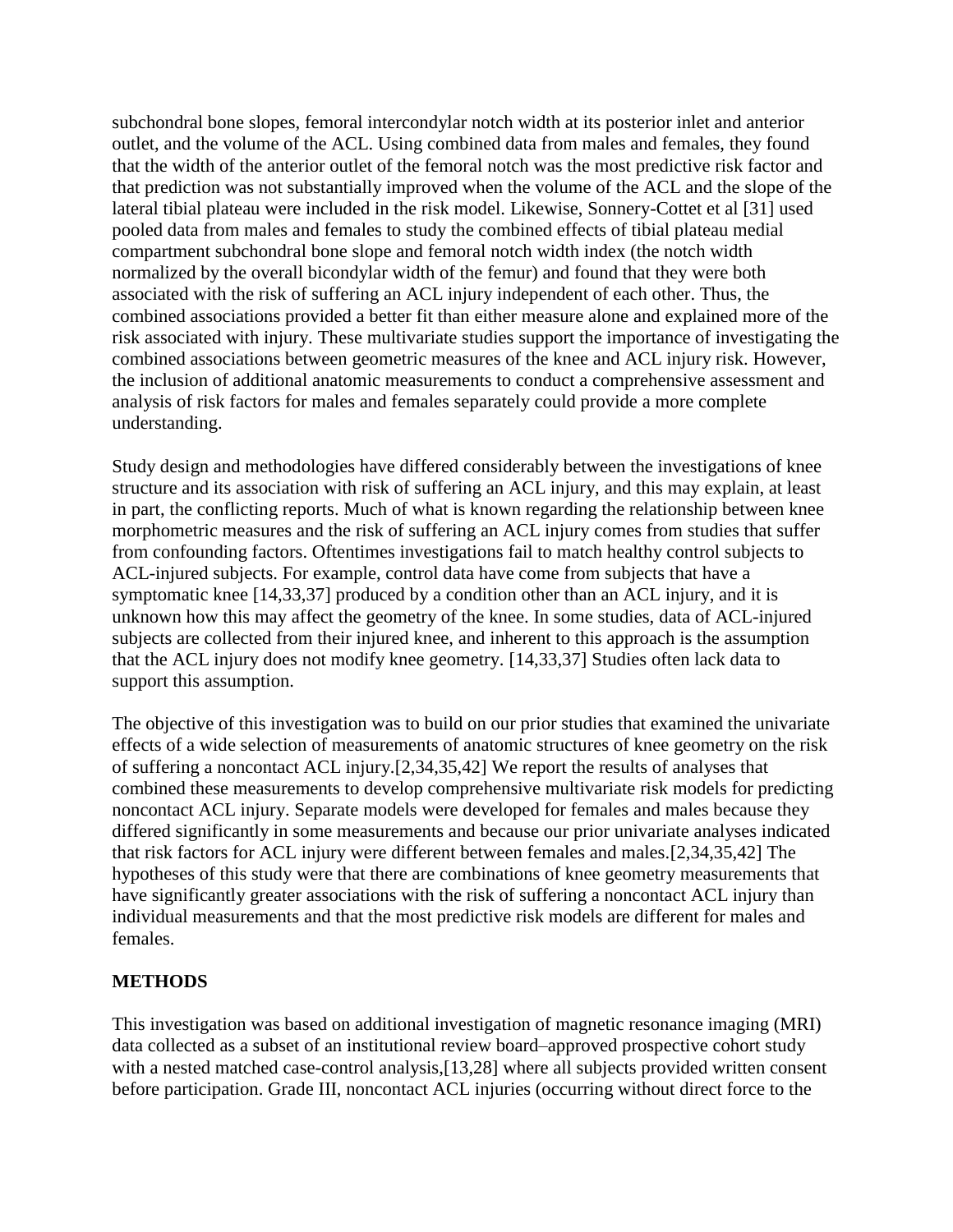knee) were identified as they occurred in local high school and college-level athletics. The control subjects were selected from the same sports team that the case subjects participated on and were the same sex and were exposed to the same type of activity. ACL injuries were diagnosed by an orthopaedic surgeon and confirmed via MRI and arthroscopic visualization at the time of surgery. Imaging was completed on both knees of 88 ACL-injured (27 male, 61 female) and 88 control (27 male, 61 female) subjects using a Phillips Acheiva 3T MRI system (Phillips Medical Systems) while they were positioned supine with their knees in extension inside an 8-channel SENSE knee coil. Sagittal-plane 3-dimensional T1-weighted fast-field echo (FFE) scans (resolution:  $0.3 \times 0.3$  mm, slice thickness 1.2 mm) and sagittal-plane 3-dimensional proton density weighted scans (resolution:  $0.4 \times 0.4$  mm, slice thickness: 0.7 mm) were obtained. The same MRI system, technique to position and support the subject's legs, and approach to locate the planes in which the MRI data were acquired was used for all subjects. For ACLinjured subjects, MRIs were obtained after injury but before surgery to avoid image artifact that may have been produced by the presence of ACL graft fixation hardware. The demographic information of study participants, including time between the injury date and MRI scan, was presented in our previous publication.[2]

Our prior studies that focused on the relationship between geometric characteristics of knee and the risk of suffering a noncontact ACL injury in this cohort were based on investigation of 32 different MRI measurements.[2,34,35,42] All measurements were made from the MRI data by a single examiner, a basic scientist, who performed manual segmentation with a digitizing tablet (Wacom Technology Corp) using readily available DICOM viewer software (Pixmeo, version 5.5.1, www.osirix-viewer.com). The methods used to make the measurements described in this work were 3-dimensional and obtained in a standardized and reproducible manner, using bony/soft tissue landmarks and boundaries to outline and segment the variables of interest. Reliability was assessed with the use of variance component analysis to establish variability between subjects, between examiners, and within examiners and calculate intraclass correlation coefficients (ICCs) for both inter- and intraobserver reliability. Our prior work established that all measurements displayed good intraobserver reliability and slightly lower interobserver reliability, which was acceptable due to each measurement being made by a single examiner.[2,34,35,42] Three-dimensional measurements of the knee were made in reference to a 3-dimensional coordinate system that was located in bone to account for variable knee positioning in the MRI scanner system, and we established that this could be done in a reproducible manner.[3] Digitized data were exported and postprocessed using custom written MATLAB programs. Details of how these measurements were made and the reliability associated with each measurement have been presented for geometries of the femoral intercondylar notch,[42] ACL,[42] tibial spines,[34] the tibial plateau subchondral bone,2 and the articular cartilage and meniscus surfaces.[35]

#### **Statistical Methods**

ACL injury can produce changes in the geometry of the tibiofemoral joint, including changes to the subchondral bone, cartilage surface, and menisci.[3,38] The measurements of the femoral notch geometry were based on the location of the ACL, and measurements of the ACL size relied on the ACL being intact. Consequently, the uninjured knee of the ACL-injured subject and corresponding left or right knee of the control subjects were used to assess associations between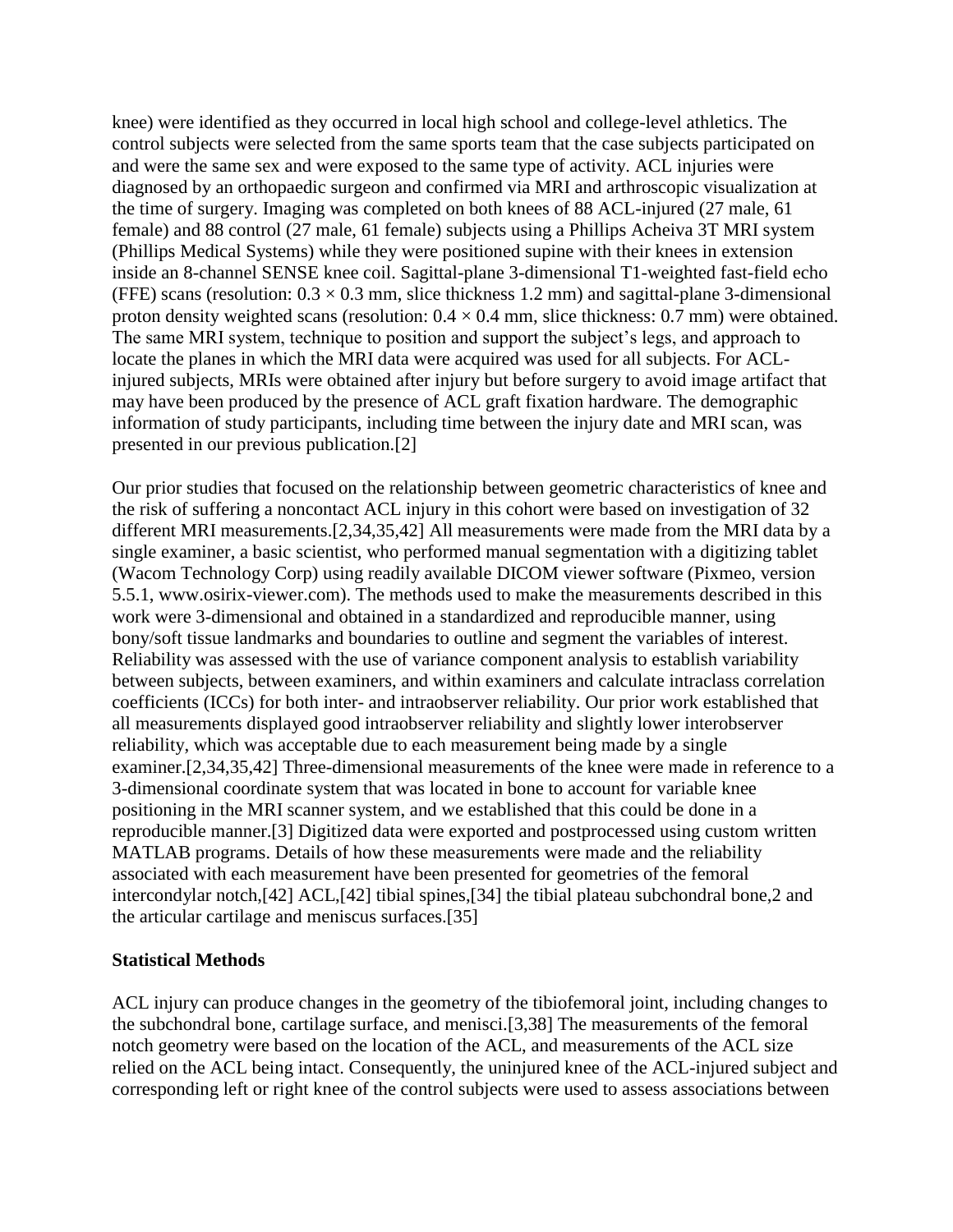knee geometry and ACL injury risk. The use of the uninjured knee of ACL-injured subjects as a surrogate for the geometry of the knee before injury was validated by prior work that demonstrated side-to-side symmetry of all measurements between the uninjured knees of control subjects who had no history of knee injury.[2,34,35,42]

Stepwise multivariate conditional logistic regression was used to identify the combinations of geometric measurements of the knee that were most highly associated with the risk of suffering an ACL injury for males and females as separate groups as well as combined. Our prior reports focused on analyses performed within sets of related measures to determine their independent associations with ACL injury risk.[2,34,35,42] Univariate analyses were conducted to identify which variables were strongly related to risk, the results of which are provided in Appendix Tables A1, A2, and A3 (available online at [http://ajsm.sagepub.com/supplemental\)](http://ajsm.sagepub.com/supplemental). To avoid including correlated measures that influenced that same risk of injury, multivariate analyses were conducted among similar anatomic measures to identify the variables that were independently associated with ACL injury risk. Those variables found to display the greatest independent association with risk of ACL injury in prior analyses were considered for inclusion in the multivariate models. These variables included measurements of femoral intercondylar notch width at the anterior "outlet," the femoral intercondylar notch anteromedial ridge thickness, the volume of the ACL, tibial plateau lateral compartment subchondral bone slope, lateral compartment middle articular cartilage slope, lateral compartment meniscus-cartilage height, lateral compartment meniscus-bone angle, and the medial tibial spine volume. The summary statistics of the geometric measurements, which originated from their prior separate analyses, are provided in the Appendix as Table A4 (available online).[2,34,35,42] The variables in each set that had significant independent associations were then analyzed together using a forward stepwise selection procedure in which the variable with the most highly significant univariate association with ACL injury risk was entered into the model first. Variables were entered or removed from the model based on the significance of their associations with risk after adjustment for the variables already in the model. Only variables with  $P < .05$  were retained in the final model, which provided the best fit to the data using the fewest variables. All analyses were performed using SAS version 9.2 statistical software (SAS Institute Inc).

Subject body weight (measured with a calibrated scale) and rotational position of the superiorinferior–directed axes of the tibia relative to the femur during data acquisition with MRI (established by measuring the angle of rotation between the medial-lateral directed axes of the tibial coordinate system relative to the femoral coordinate system) have been found to be significant covariates in earlier univariate analyses assessing the relationship between knee structure and the risk of suffering an ACL injury.[2] To investigate and control for the effects of these potential confounders, they were added to the final models obtained from the stepwise procedure described previously.

## **RESULTS**

For females, the multivariate model that included the femoral notch width at the anterior outlet (NW\_O; OR =  $0.667$  per mm increase, or inversely OR = 1.5 per mm decrease;  $P = .004$ ) in combination with the lateral compartment middle cartilage slope ( $L_{at}T_{ib}MCS$ ; OR = 1.324 per degree increase;  $P = .0004$ ) was most highly associated with risk of ACL injury (Table 1 and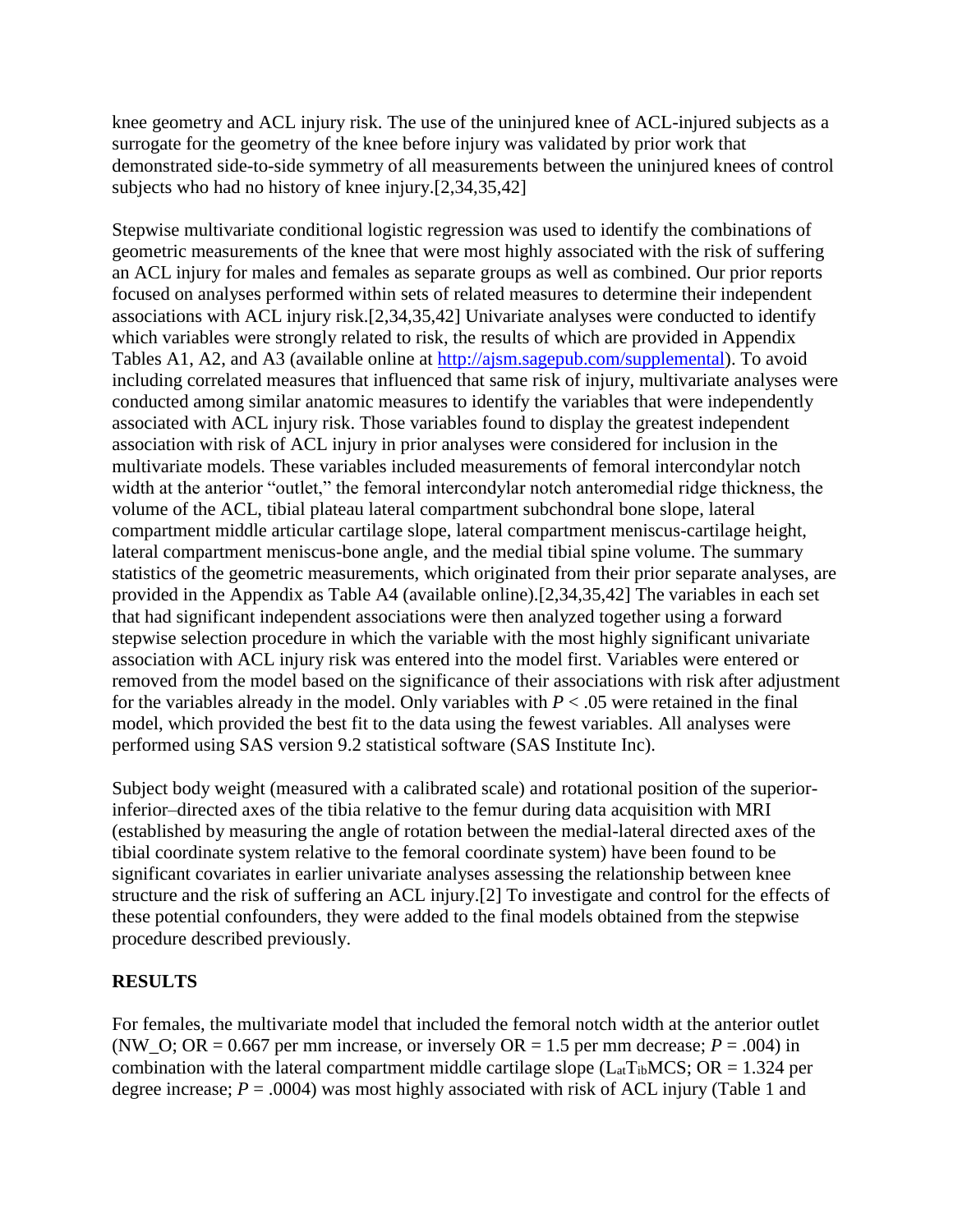Figure 1). Thus, each millimeter decrease in the width of the femoral intercondylar notch at its anterior outlet and each degree increase in posterior-inferior–directed slope of the middle region of the articular cartilage surface in the lateral compartment of the tibia were associated with 50% and 32% increases in the risk of ACL injury, respectively.

**TABLE 1** Best-Fit Multivariate Risk Model for Females<sup>a</sup>

| Variable (Unit Change) | Odds Ratio (95% CD)    | P Value |
|------------------------|------------------------|---------|
| $L_{at}T_{ib}MCS(1°)$  | $1.324(1.135-1.546)$   | .0004   |
| $NW_0(1 m m)$          | $0.667(0.505 - 0.881)$ | .004    |

<sup>a</sup>Includes measures of lateral compartment middle region articular cartilage slope (L<sub>at</sub>T<sub>ib</sub>MCS) and the femoral intercondylar notch width at the anterior outlet of the anterior cruciate ligament (NW\_O). Multivariate conditional logistic regression was performed using the uninjured knee of ACL-injured subjects and the corresponding knee of control subjects. Odds ratios and associated 95% CIs describe the effects of a unit increase from the mean for each variable on risk of suffering an ACL injury.



**Figure 1.** Measures most predictive of risk in females: the femoral intercondylar notch width at the anterior outlet of the anterior cruciate ligament (NW\_O, top) and tibial plateau ( $T_{ib}$ ) lateral compartment (Lat) middle region articular cartilage slope (MCS) displayed relative to postprocessed articular cartilage surface data (lower left) and in relation to MRI sagittal-plane image (lower right). Decreased notch width at its anterior outlet and increased lateral compartment middle cartilage slope were best associated with increased ACL injury risk in females.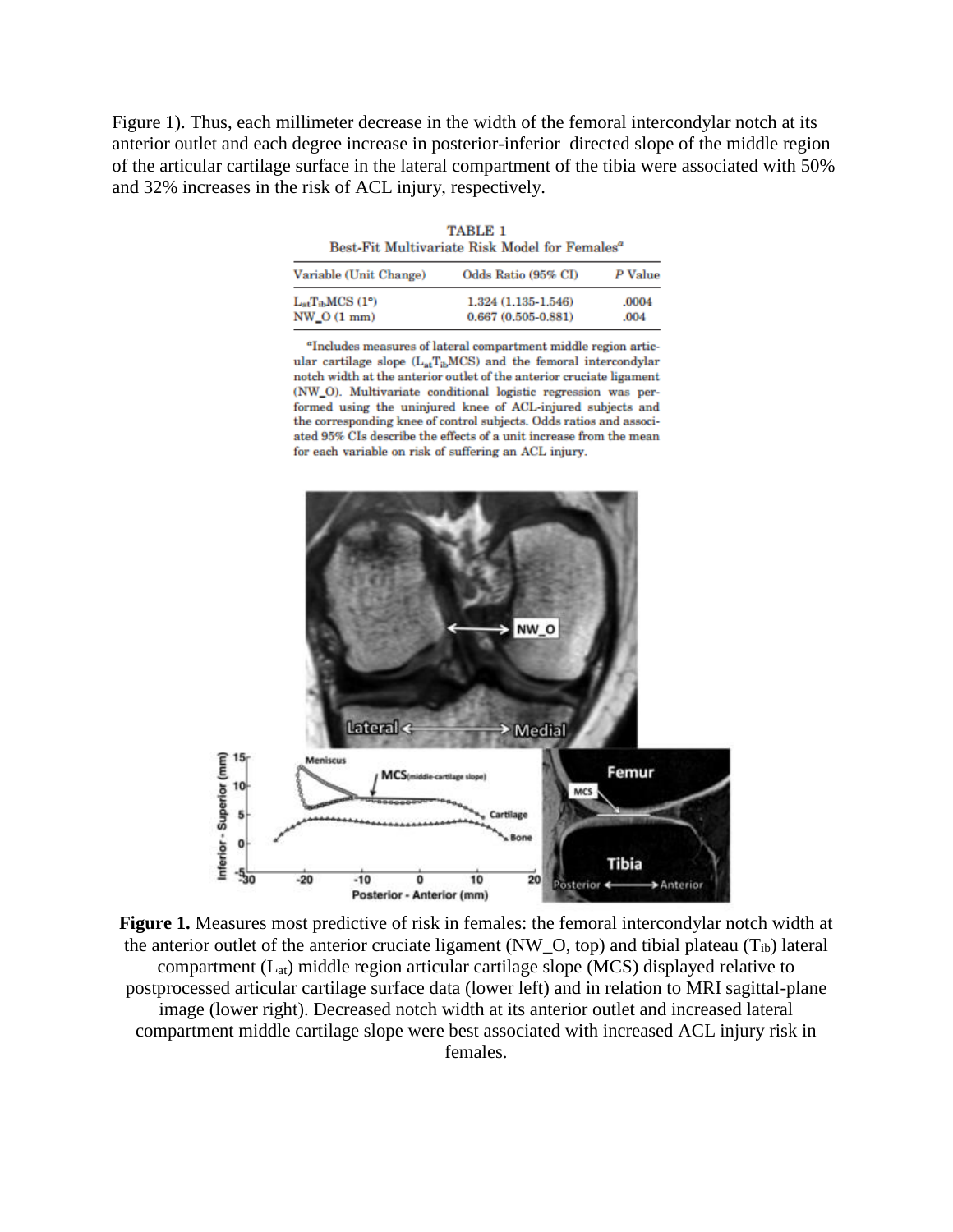For males, the multivariate model combining variables most predictive of injury included the volume of the ACL (ACL VOL; OR =  $0.697$  per 0.1 cm<sup>3</sup> increase, or inversely OR = 1.43 per 0.1 cm<sup>3</sup> decrease; P = .013) and the lateral compartment meniscus-bone angle ( $L_{at}T_{ib}MBA$ ; OR = 0.811 per degree increase, or inversely  $OR = 1.23$  per degree decrease;  $P = .038$ ) (Table 2 and Figure 2). Every 0.1 cm<sup>3</sup> decrease in ACL volume and each degree decrease in the wedge angle of the posterior aspect of the lateral meniscus was associated with 43% and 23% increases in risk of suffering an ACL injury, correspondingly.

TABLE 2 Best-Fit Multivariate Risk Model for Males<sup>a</sup>

| Variable (Unit Change)         | Odds Ratio (95% CI)    | P Value |
|--------------------------------|------------------------|---------|
| $ACL$ Vol $(100 \text{ mm}^3)$ | 0.697 (0.523-0.928)    | .013    |
| $L_{at}T_{ib}MBA(1°)$          | $0.811(0.666 - 0.988)$ | .038    |

"Includes measures of anterior cruciate ligament volume (ACL\_Vol) and the lateral meniscus wedge angle measured relative to bone (L<sub>at</sub>T<sub>ib</sub>MBA). Multivariate conditional logistic regression was performed using the uninjured knee of ACL-injured subjects and the corresponding knee of control subjects. Odds ratios and associated 95% CIs describe the effects of a unit increase from the mean for each variable on risk of suffering an ACL injury.



**Figure 2.** Measures most predictive of risk in males: the anterior cruciate ligament volume  $(ACL\_Vol, top)$  and tibial plateau  $(T_{ib})$  lateral compartment  $(L_{at})$  meniscus-bone angle  $(MBA)$ displayed relative to postprocessed articular cartilage surface data (lower left) and in relation to MRI sagittal-plane image (lower right). Decreased anterior cruciate ligament volume and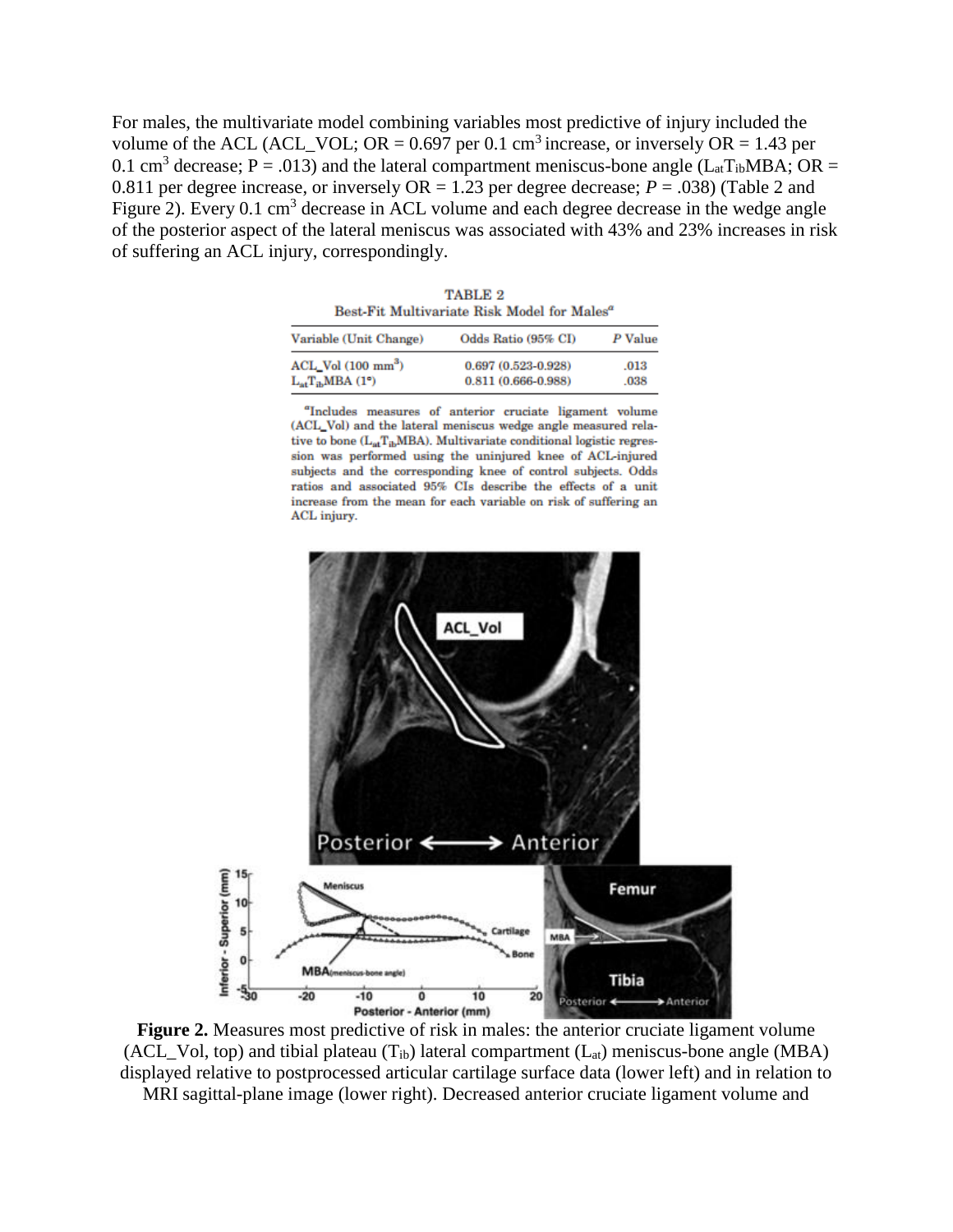## decreased lateral compartment meniscus-bone angle were best associated with increased ACL injury risk in males.

When males and females were analyzed as a combined group, the lateral compartment middle cartilage slope,  $L_{at}T_{ibia}MCS$  (OR = 1.216 per degree increase;  $P = .001$ ), combined with the lateral compartment meniscus-cartilage height,  $L_{at}T_{ibia}MCH$  (OR = 0.44 per mm increase; *P* = .019), and the notch width at the anterior outlet, NW  $\overline{O}$  (OR = 0.688 per mm increase; *P* = .0004), were jointly associated with risk of suffering an ACL injury (Table 3). Similar relationships were found when this model was applied to the females as a separate group, but the odds ratio for  $L_{at}T_{ibia}MCH$  was not statistically significant ( $OR = 0.37$ ;  $P = .057$ ). When the combined sex model was applied to the males as a group, only the notch width at the anterior outlet, NW\_O, displayed a similar association with risk of ACL injury ( $OR = 0.727$  per mm increase;  $P = .036$ ).

| Best-Fit Multivariate Risk Model for Combined Male and Female Data <sup>a</sup> |                                                                    |                       |                                                                      |                      |                                                                    |                      |  |  |  |
|---------------------------------------------------------------------------------|--------------------------------------------------------------------|-----------------------|----------------------------------------------------------------------|----------------------|--------------------------------------------------------------------|----------------------|--|--|--|
|                                                                                 | Males and Females Combined                                         |                       | Males                                                                |                      | Females                                                            |                      |  |  |  |
| Variable (Unit Change)                                                          | Odds Ratio (95% CD)                                                | P Value               | Odds Ratio (95% CI)                                                  | P Value              | Odds Ratio (95% CI)                                                | P Value              |  |  |  |
| $L_{\rm st}$ MCS (per degree)<br>$L_{at}MCH$ (per mm)<br>$NW_O$ (per mm)        | 1.216 (1.088-1.359)<br>$0.44(0.221-0.874)$<br>$0.688(0.559-0.847)$ | .001<br>.019<br>.0004 | 1.023 (0.842-1.244)<br>$0.493(0.181 - 1.337)$<br>0.727 (0.539-0.979) | .816<br>.165<br>.036 | $1.325(1.123-1.564)$<br>$0.374(0.136-1.03)$<br>0.649 (0.483-0.872) | .001<br>.057<br>.004 |  |  |  |

**TABLE 3** 

"Multivariate conditional regression was performed using the uninjured knee of anterior cruciate ligament-injured subjects and the corresponding knee of control subjects. Also presented are the results when the model based on combined data were applied to males and females separately. Odds ratios and associated 95% CIs describe the effects of each variable on risk of an ACL injury. Significant associations are in boldface. L<sub>at</sub>MCH, lateral compartment meniscus-cartilage height; L<sub>at</sub>MCS, lateral compartment middle region articular cartilage slope; NW\_O, femoral intercondylar notch width at the anterior outlet.

The variables in the risk models for males and females as separate and combined groups retained the same relationships with ACL injury risk after inclusion of subject body weight and the rotational position of the superior-inferior–directed axis of the tibia relative to the femur during MRI data acquisition as covariates. This finding indicated that each measurement was independently associated with the risk of sustaining an ACL injury and not influenced by variations in body weight or rotational position of the tibia relative to the femur during acquisition of MRI data. Additionally, these covariates were not found to be significantly associated with the risk of suffering an ACL injury when included in the multivariate models.

#### **DISCUSSION**

The findings from this comprehensive multivariate analyses lead us to confirm our hypothesis that combinations of knee geometry measurements are more highly associated with risk of suffering a noncontact ACL injury than individual measurements. These findings also demonstrate that the MRI-based risk models for males and females involve different anatomic structures, supporting the hypothesis that the anatomic features of the knee that are most associated with risk of sustaining an ACL injury differ between males and females. For females, a smaller femoral intercondylar notch width combined with an increased posterior-inferior– directed slope of the tibial lateral compartment articular cartilage surface conferred the greatest risk (OR = 1.5 and 1.32 per mm decrease and degree increase, respectively). Thus, a female athlete who differs by both these amounts from the mean values for her peers on both variables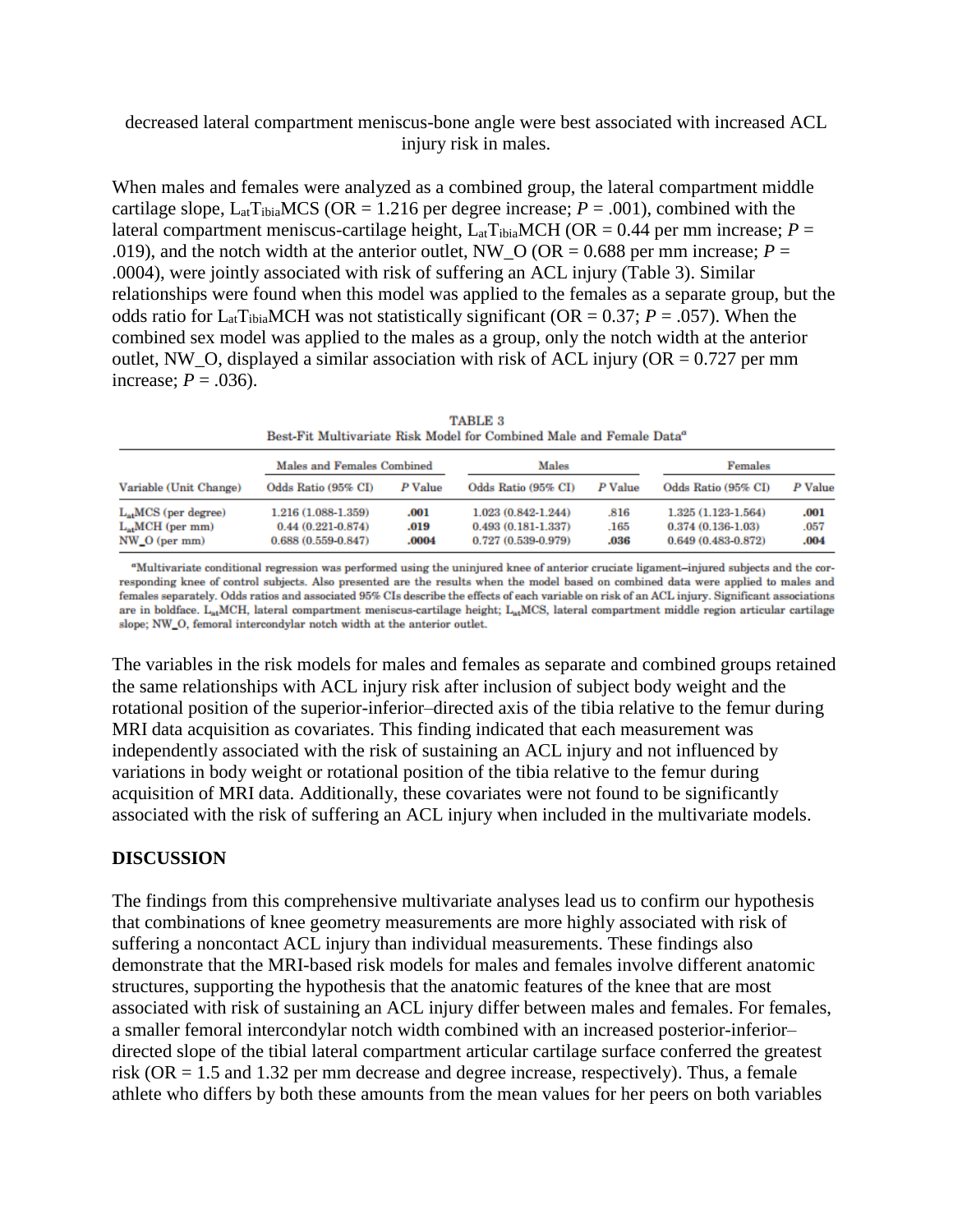has double the risk of sustaining an ACL injury  $(1.50 \times 1.32 = 1.98)$ . For males, the combined effects of smaller ACL volume and smaller wedge angle of the lateral posterior meniscal horn measured relative to bone were most highly associated with risk of suffering ACL injury ( $OR =$ 1.43 and 1.23 per 0.1 cm<sup>3</sup> and  $1.0^{\circ}$  decrease, respectively). Consequently, a male athlete who has these decreased amounts of both ACL volume and wedge angle of the posterior meniscal horn relative to the mean values of his peers has about 1.76 times the risk of suffering an ACL injury  $(OR = 1.43 \times 1.23 = 1.76).$ 

The different anatomic structures associated with ACL injury risk suggest that the mechanisms for an ACL injury may be different between the sexes. This indicates that different screening methods for identifying those at increased risk for suffering an ACL injury may need to be developed for males and females. Recent work has found current screening protocols are not cost-effective at identifying individuals at high risk for ACL injury so intervention programs can be targeted at them to reduce the incidence of ACL injury.[36] Development of sex-specific screening methods could increase the sensitivity and specificity of such tools and allow for a more efficient expenditure of resources on injury prevention strategies. Currently, the cost and time involved with acquisition of MRI of the knee and measurement of geometric characteristics associated with increased risk of ACL injury make it impractical to use as a large-scale screening tool. However, it is anticipated that the expenses associated with MRI acquisition will decrease over time and new imaging techniques will be developed that are cost-effective to use as screening tools. Correspondingly, automated methods for quantifying these measurements should be developed for application in clinical settings. Alternatively, it may be that certain aspects of knee geometry that are associated with increased risk of ACL injury are also related to other measurements that can easily be made in a clinical setting, such as laxity and stiffness of the knee joint. This should be the focus of future research. Although knee anatomy is a nonmodifiable risk factor, those at increased risk could benefit from intervention programs that focus on modifiable factors, such as landing biomechanics, neuromuscular training, balance training, and improvements in playing surfaces and footwear.

The differing risk models also provide new insight into how the mechanism of ACL injury may differ between the sexes. Females have been observed to suffer noncontact ACL injuries with their knee flexed between approximately 15° and 27°.[17] In this range of knee flexion, the center of the tibiofemoral contact region in the lateral compartment is located in the center of the cartilage surface in the mediolateral direction,[18] which is also the location of the cartilage slope measurement. Additionally, although mechanisms of axial tibial compression combined with knee valgus loading and internal tibial rotation have been reported to produce high tensile strains and ACL rupture,[21,24] ACL impingement against the femoral intercondylar notch has been reported to occur during common noncontact injury mechanisms such as those that involve external rotation and abduction of the tibia relative to the femur with the knee in a flexed position (30° of flexion and beyond).[12,25] The stronger relationship between the femoral intercondylar notch size and the risk of suffering an ACL injury in females may be further indicative of this specific mechanism. Consistent with previous reports,[1,6] female participants in the current study displayed a weaker correlation, compared with male participants, between the size of the ACL and the size of the intercondylar notch in which it resides. Such findings, along with inherently greater passive knee internal-external rotation of the tibia relative to the femur in females[25] may further support the potential for ACL impingement as an injury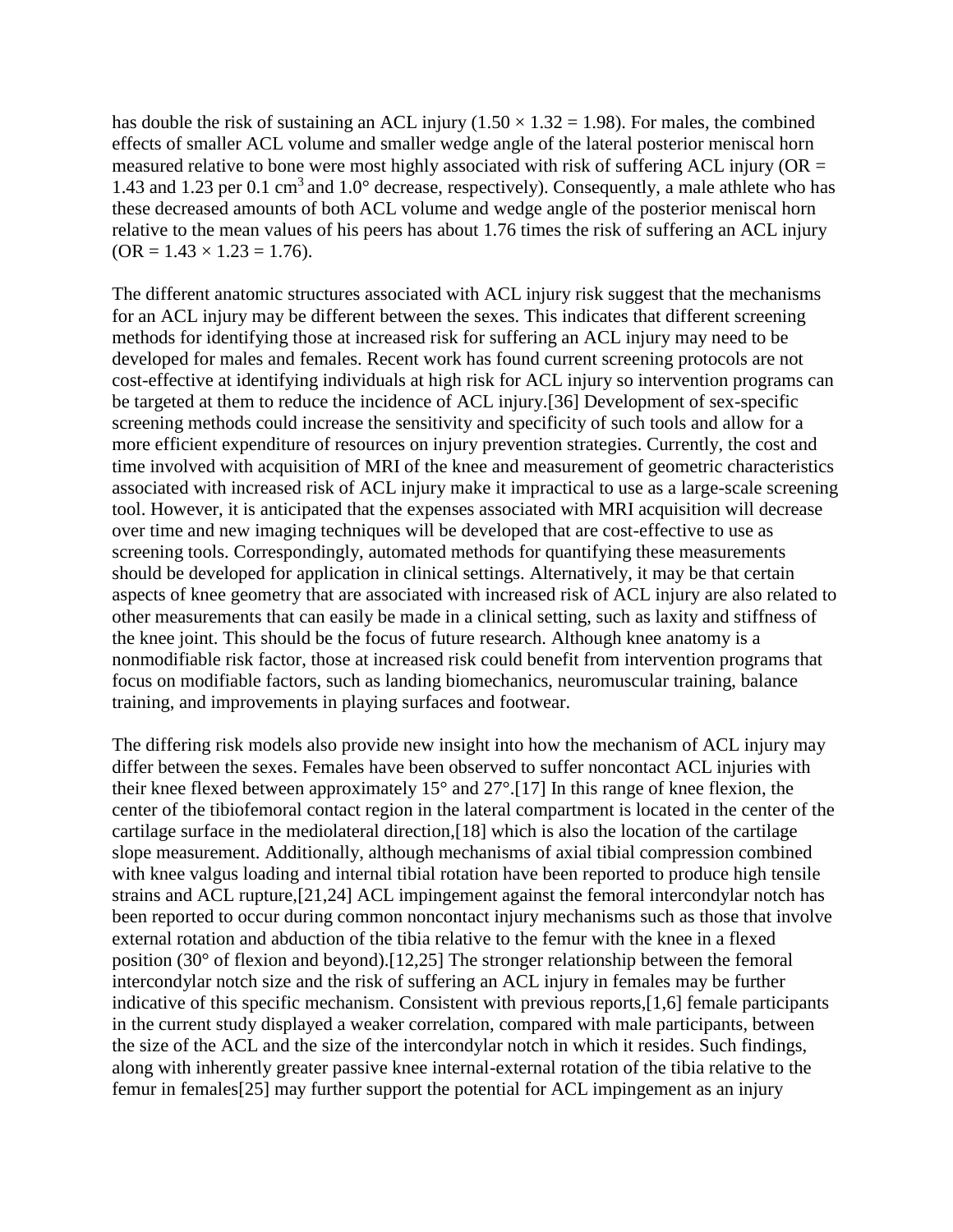mechanism. As previously theorized by Simon et al,[27] an increased posterior-inferior–directed slope of the middle articular region of the lateral tibial plateau could correlate with an increased internal tibial torque about its long axis and a decreased femoral intercondylar notch width could act to increase the magnitude of impingement between the notch and ACL. It may be that ACL injuries in females more commonly occur as a result of multidirectional loading of the ligament.

Noncontact ACL injuries in male subjects tend to occur with the knee closer to full extension, from  $9^{\circ}$  to  $19^{\circ}$  of flexion.[17] The menisci have been shown to transmit loads when the knee is near full extension, particularly when transitioning from nonweightbearing to weightbearing conditions.[41] A common mechanism for ACL injury involves transition of the knee from unloaded to loaded conditions, which occurs when landing from a jump or during plant and cut maneuvers.[4,26] With the ACL-injured knee closer to full extension in males combined with the observation that both compartments of the tibia experience contact stress, it is fitting that measurements of the lateral compartment meniscus are associated with the risk of suffering an ACL injury in males. Although few studies have investigated the relationship between geometry of the meniscus and the biomechanical function of the knee and ACL, when the knee is subjected to anterior-posterior loading, both tibial displacement and ACL strain reportedly increase after meniscectomy.[32] In addition, the primary function of the meniscus is to distribute and transmit the intersegmental compressive loads between the tibia and femur.[22] When transmitting a compression force from the femur to the tibia, the geometry of the posterior aspect of the menisci could influence the magnitude of the anterior-directed shear force that acts on the tibia. A decrease in the lateral compartment posterior meniscus wedge angle may be associated with a decrease in the resistance to anterior-directed shear force that acts on the tibia and a corresponding increase in anterior translation of the tibia relative to the femur. In addition, peak ACL force and strain values occur with the knee closer to extension.[11,20] Since the ACL volume is associated with its structural properties,[15] it was expected to be more highly associated with the risk of suffering an ACL injury in males. It may be that injury to the ACL in males occurs more commonly as a result of unidirectional tensile loading to failure.

Two studies have investigated the combined effect that multiple structures of the knee have on the risk of suffering an ACL injury. Simon et al[27] identified the width of the femoral intercondylar notch at its anterior outlet as most predictive of ACL injury risk and the volume of the ACL and the slope of the lateral tibial plateau subchondral bone did not improve prediction of injury when added to their multivariate discriminant analysis. Our current study confirms a portion of these findings. While the femoral notch width is a similar finding for female subjects, the posterior-directed slope of lateral compartment articular cartilage surface, rather than the subchondral bone surface, combined to better predict the risk of noncontact ACL injury in female subjects. Sonnery-Cottet et al[31] investigated the size of the femoral notch and the posterior-inferior–directed slope of the tibial plateau subchondral bone in an analysis of combined data from male and female subjects using multivariate logistic regression. The control data were obtained from subjects with a symptomatic knee produced by a condition other than an ACL injury, and it is unknown how this may have affected the geometry of the knee. Our current study supports these findings in part and only for females, with the tibial plateau slope of the lateral compartment articular cartilage surface, rather than the slope of the medial compartment underlying subchondral bone, and the notch width providing the most information on the risk of ACL injury. The use of sex-specific versus combined male and female analysis, along with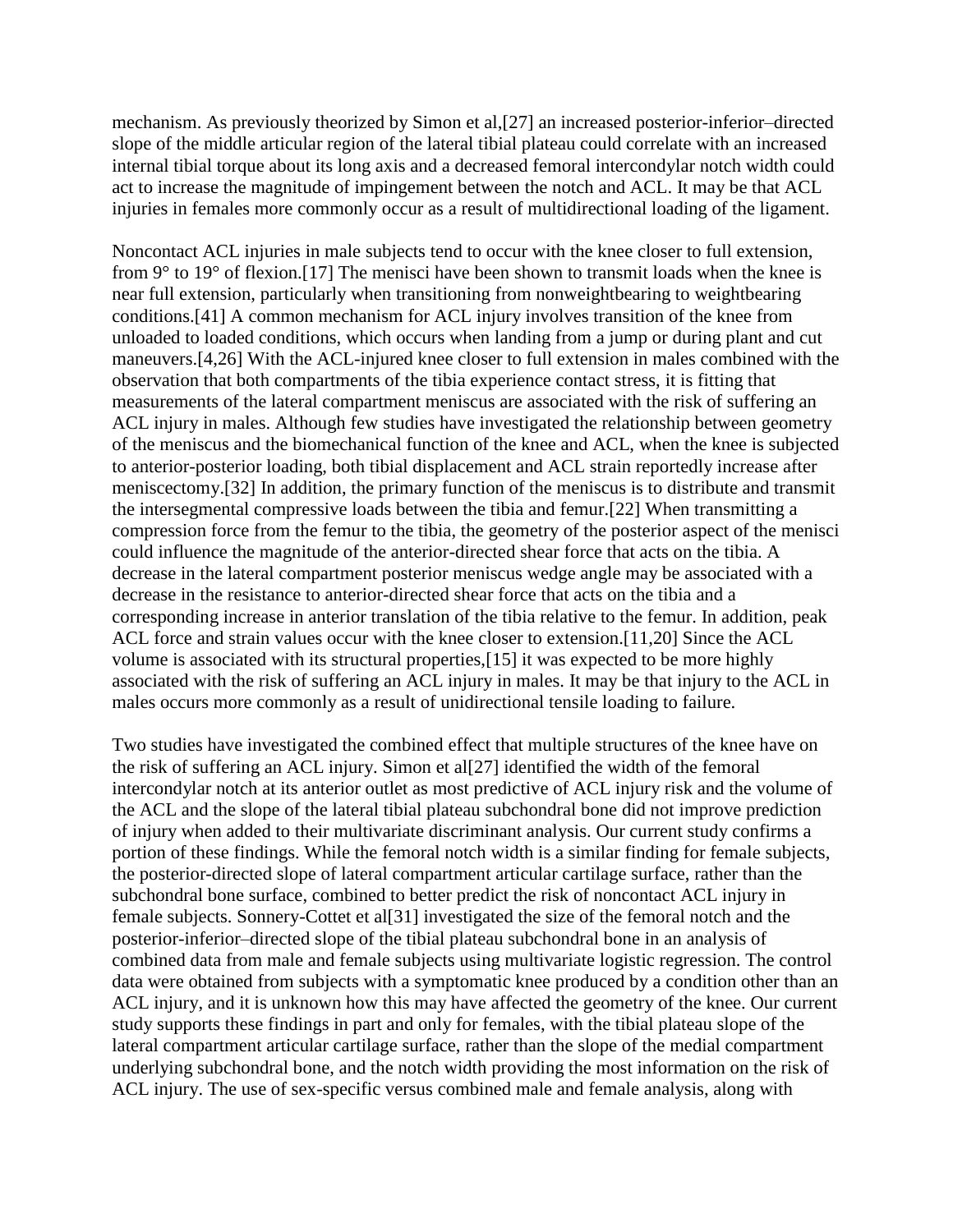investigation of the articular surface geometry in addition to that of the subchondral bone, could explain the contrasting outcomes between the studies. Aside from the addition of the lateral compartment posterior meniscus height, our combined male and female model was similar to the separate model for females, which included the femoral notch width at the anterior outlet and lateral compartment articular cartilage slope. This could be attributed to females making up twothirds of our combined population. The combined model provided a poor fit to the data from just the males, further demonstrating that separate models for predicting ACL injury risk are needed for males and females.

The advance made by our study was its comprehensive analysis of the structures that make up the overall geometry of the knee. Our previous reports focused on the investigation of anatomic risk factors for ACL injury to replicate or build on what was known in the literature,[2,42] introduced new measurements of knee geometry, and established how they were related to the risk of suffering noncontact ACL injury.[3,34,35] Univariate and multivariate analyses were conducted within related measurements of knee joint geometry to strengthen the understanding of the risk association with each measurement. The current report investigated the group of measurements of knee geometry that were each strongly associated with risk and included them in multivariate analyses to establish the specific combination of measurements that had the strongest association with risk for males and females. The results indicated that the relationships between combined measurements of knee geometry and risk of sustaining an ACL injury were stronger than when each variable was analyzed univariately. This resulted in a comprehensive understanding of how each risk factor is related to noncontact ACL injury.

Additional advances of the current study include its rigorous study design and standardized methodology that included 3-dimensional coordinate systems that were located in the tibia and femur, which provided reliable and reproducible outcome measurements. From the respective reliability studies for the 4 measurements in the male and female multivariate models, conducted before data collection, the intraobserver ICCs, and estimated measurement trial error, respectively, include the following: middle cartilage slope, 0.96 and 0.53°; notch outlet width, 0.85 and 0.96 mm; ACL volume, 0.92 and 0.70 mm3; and lateral compartment meniscus-bone angle, 0.75 and 3.28°. Another important advance was the central focus on subjects who suffered their first noncontact ACL injury and the use of control subjects with normal knees who were selected from the same team in an effort to match on level of play, subject sex, and environmental risk factors such as the playing surface and exposure to sport. With the design used in this study, the odds ratios calculated to describe the association between geometric measurement of knee morphologic characteristics and the risk of suffering an ACL injury are mathematically comparable with the relative risk estimates that would be obtained using a complete longitudinal study design, where each individual in a cohort is followed over time and the data are used in a Cox regression analysis to model time to injury.[5]

This study had potential limitations. Although subjects were recruited longitudinally, MRI data were acquired after the ACL injuries occurred. If a completely prospective approach were used in which MRI data were obtained before ACL injury, it would have been necessary to perform MRIs on over 8000 subjects to obtain data on the same number of ACL-injured subjects who were the focus of the current study.[28] This is simply not feasible considering the cost and time associated with MRI acquisition and analysis of such a large sample. To avoid the potential for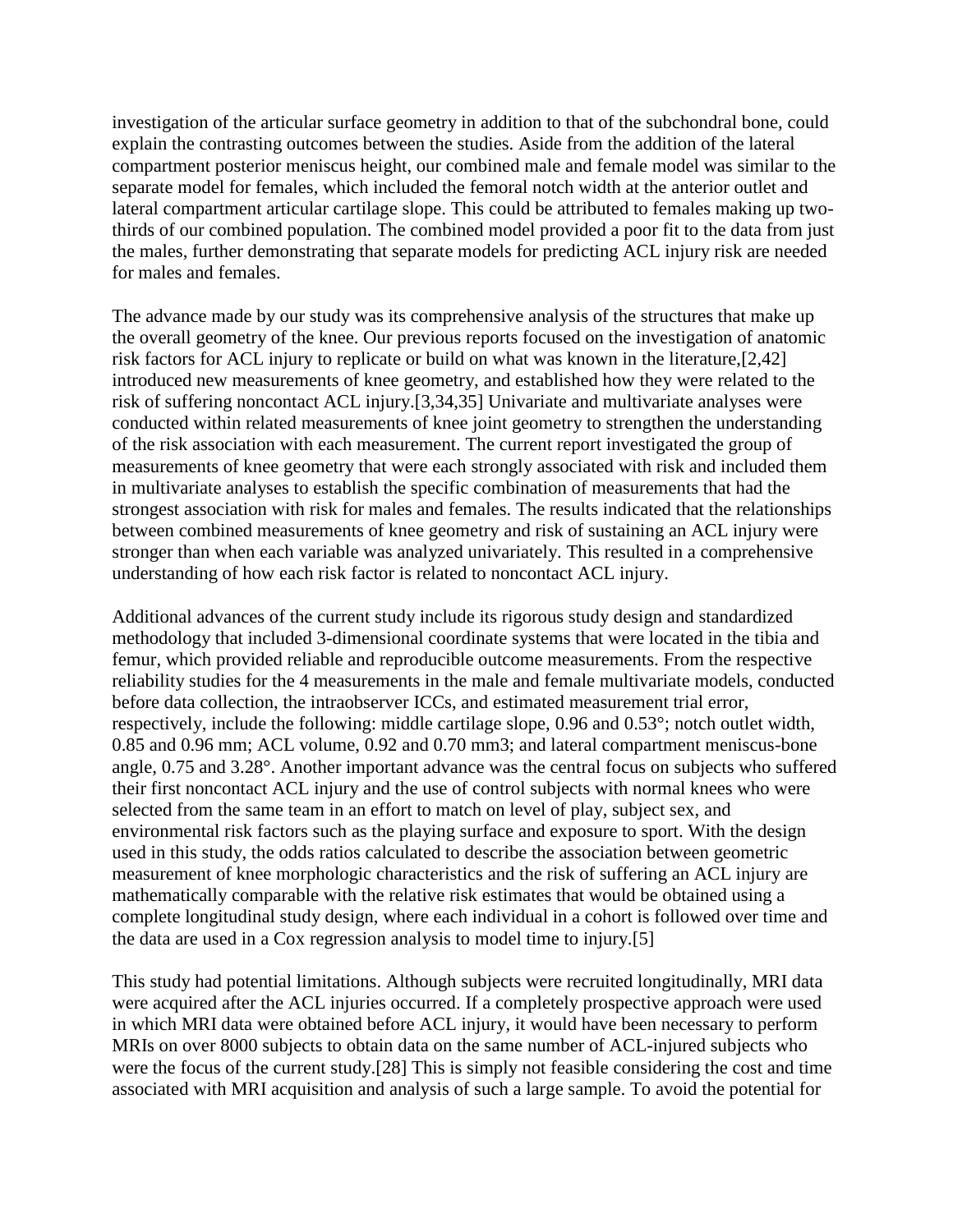the ACL injury to modify knee geometry, the measurements obtained from the contralateral uninjured limb were used as a surrogate measure for the injured knee before the injury. This approach was validated by confirming that each of the geometric measures displayed symmetry between the uninjured knees of control subjects.[2,34,35,42] Although the potential exists for cartilage and meniscus morphologic characteristics of ACL-injured subjects and control subjects to be influenced by different levels of activity before MRI acquisition,[22] this was not considered to be substantial. Studies have reported minimal deformations of articular cartilage under different types of loading conditions,[7,9] including only a 7% decrease in overall cartilage volume after repeated high-impact loading[9] and a 2.7% decrease in cartilage thickness after 45 minutes of static loading.[7] Additionally, limb alignment in the MRI scanner was standardized using traditional placement of subjects in the scanner in the supine position with their legs extended. Before data acquisition, the sagittal planes of the MRI were oriented to evenly bisect the femoral condyles, which did not account for the orientation of the tibia relative to the femur in the scanner. The previously described tibial coordinate system[3] was used as a standardized reference for measurements of the tibial plateau subchondral bone and articular cartilage surface as well as the meniscus. The rotational position of the long axis of the tibia relative to the long axis of the femur during MRI acquisition was considered as a covariate in the comprehensive multivariate models. Although both knees of ACL-injured subjects had a bias for the tibia to display greater internal rotation relative the femur, when compared with the control subjects, adjustment for rotational orientation did not have a significant effect on the outcome of the analysis.

Another limitation is that while stepwise regression procedures identify models that maximize the fit to the data from which they are derived, they can overestimate associations with risk and may not perform as well with other datasets. We tried to mitigate some of the weaknesses of stepwise regression by performing initial multivariate analyses on small subsets of related variables and only selected those that were independently associated with ACL injury risk for inclusion in the stepwise analysis. As with all statistical modeling, application to an independent dataset is needed to assess the validity of our results.

Lastly, the difference in sample size between males and females may have influenced the different associations between measurement of knee geometry and risk of ACL injury observed for males and females. Some measurements associated with ACL injury risk in females, such as the posterior-inferior–directed slope of the middle region of the lateral tibial plateau articular cartilage, displayed no relationship with the risk of suffering an ACL injury in males. With odds ratios and confidence intervals close to and evenly spanning 1, it is unlikely that significant associations with risk would be found for males even if a larger sample size were used. In contrast, measurements such as the height of the lateral compartment posterior meniscus did display potential for a relationship with risk. A larger sample size in the male subgroup may therefore have revealed additional associations between knee structure and risk of injury. The associations identified with our smaller sample size of males that were not found in the females strengthen the conclusion that they are more highly related to ACL injury risk in males.

In conclusion, the comprehensive analysis of anatomic measurements of knee geometry revealed different combinations of 2 separate measurements were associated with the risk of suffering a noncontact ACL injury for males and females. In males, the size of the ACL and geometry of the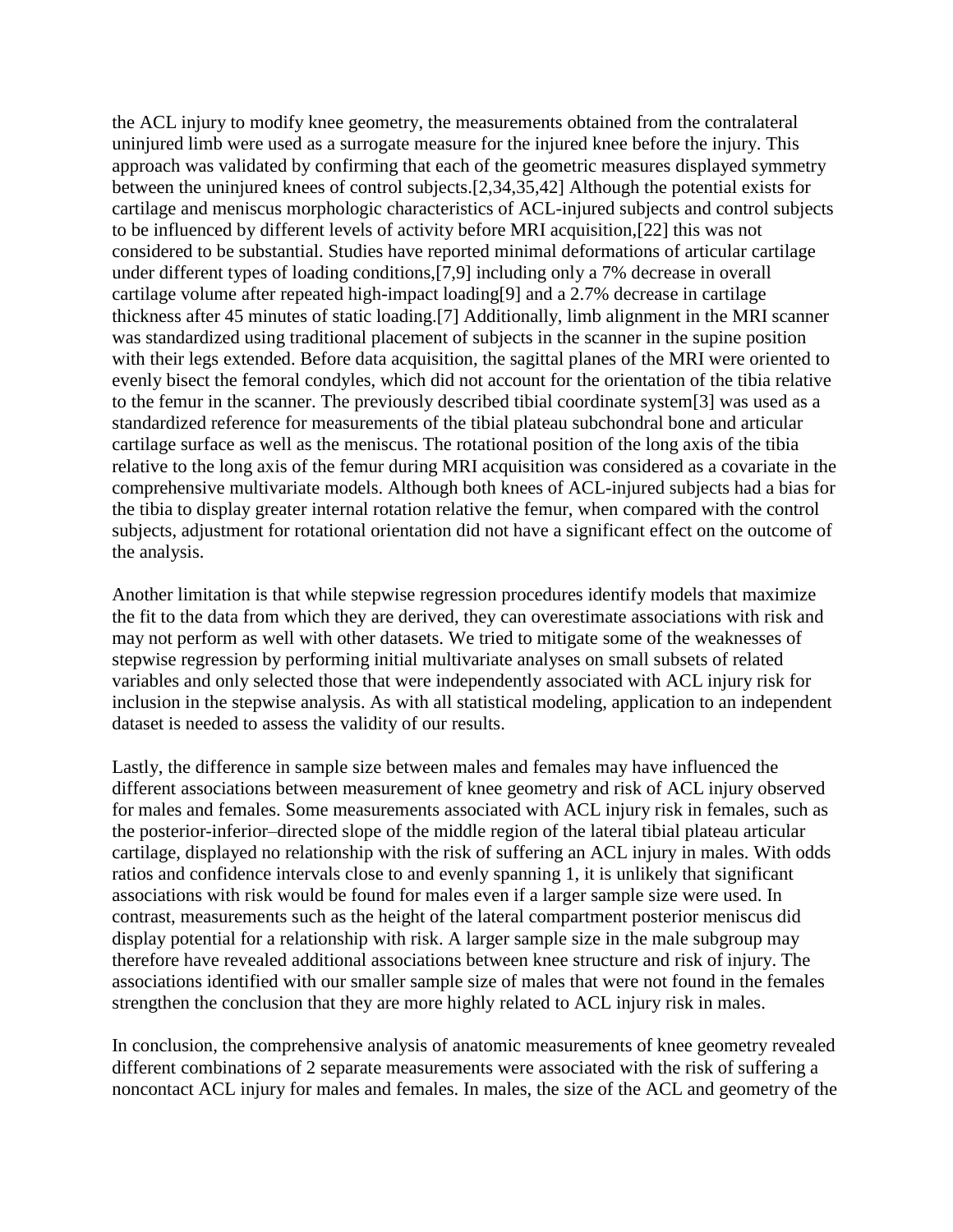posterior horn of the lateral meniscus combined to best predict risk of ACL injury. In females, the size of the femoral notch and slope of the articular cartilage surface of the lateral compartment combined to best predict risk.

# **ACKNOWLEDGEMENTS**

The authors thank Ms Erin C. Argentieri for her assistance with data collection and postprocessing, as well as her insightful contributions toward the manuscript.

# **FOOTNOTES**

One or more of the authors has declared the following potential conflict of interest or source of funding: Research support was provided by the NIH NIAMS R01 AR050421; MRI equipment provided by DOE SC 000017.

## **REFERENCES**

1. Anderson AF, Dome DC, Gautam S, Awh MH, Rennirt GW. Correlation of anthropometric measurements, strength, anterior cruciate ligament size, and intercondylar notch characteristics to sex differences in anterior cruciate ligament tear rates. Am J Sports Med. 2001;29(1):58-66.

2. Beynnon BD, Hall JS, Sturnick DR, et al. Increased slope of the lateral tibial plateau subchondral bone is associated with greater risk of noncontact ACL injury in females but not in males: a prospective cohort study with a nested, matched case-control analysis. Am J Sports Med. 2014;42(5):1039-1048.

3. Beynnon BD, Vacek PM, Sturnick DR, et al. Geometric profile of the tibial plateau cartilage surface is associated with the risk of non-contact anterior cruciate ligament injury. J Orthop Res. 2014;32(1):61-68.

4. Boden BP, Dean GS, Feagin JA Jr, Garrett WE Jr. Mechanisms of anterior cruciate ligament injury. Orthopedics. 2000;23(6):573-578.

5. Breslow NE, Lubin JH, Marek P, Langholz B. Multiplicative models and cohort analysis. J Am Statistical Assoc. 1983;78(381):1-12.

6. Chandrashekar N, Slauterbeck J, Hashemi J. Sex-based differences in the anthropometric characteristics of the anterior cruciate ligament and its relation to intercondylar notch geometry: a cadaveric study. Am J Sports Med. 2005;33(10):1492-1498.

7. Cotofana S, Eckstein F, Wirth W, et al. In vivo measures of cartilage deformation: patterns in healthy and osteoarthritic female knees using 3T MR imaging. Eur Radiol. 2011;21(6):1127- 1135.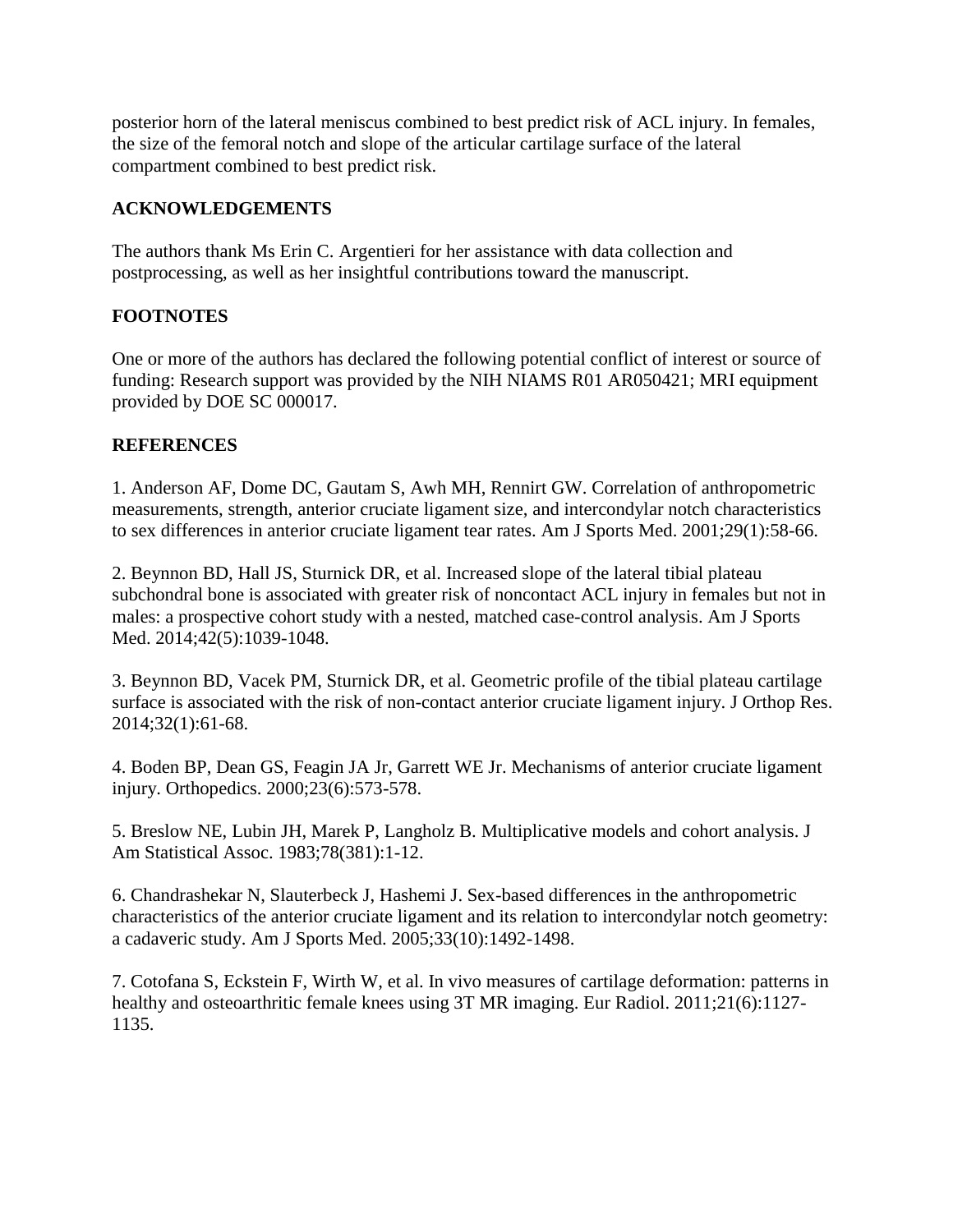8. Dienst M, Schneider G, Altmeyer K, et al. Correlation of intercondylar notch cross sections to the ACL size: a high resolution MR tomographic in vivo analysis. Arch Orthop Trauma Surg. 2007;127(4):253-260.

9. Eckstein F, Lemberger B, Gratzke C, et al. In vivo cartilage deformation after different types of activity and its dependence on physical training status. Ann Rheum Dis. 2005;64(2):291-295.

10. Frobell RB, Roos HP, Roos EM, Roemer FW, Ranstam J, Lohmander LS. Treatment for acute anterior cruciate ligament tear: five year outcome of randomised trial. BMJ. 2013;346:232.

11. Fujiya H, Kousa P, Fleming BC, Churchill DL, Beynnon BD. Effect of muscle loads and torque applied to the tibia on the strain behavior of the anterior cruciate ligament: an in vitro investigation. Clin Biomech (Bristol, Avon). 2011;26(10):1005-1011.

12. Fung DT, Zhang LQ. Modeling of ACL impingement against the intercondylar notch. Clin Biomech (Bristol, Avon). 2003;18(10):933-941.

13. Goetschius J, Smith HC, Vacek PM, et al. Application of a clinic-based algorithm as a tool to identify female athletes at risk for anterior cruciate ligament injury: a prospective cohort study with a nested, matched case-control analysis. Am J Sports Med. 2012;40(9):1978-1984.

14. Hashemi J, Chandrashekar N, Mansouri H, et al. Shallow medial tibial plateau and steep medial and lateral tibial slopes: new risk factors for anterior cruciate ligament injuries. Am J Sports Med. 2010;38(1):54-62.

15. Hashemi J, Mansouri H, Chandrashekar N, Slauterbeck JR, Hardy DM, Beynnon BD. Age, sex, body anthropometry, and ACL size predict the structural properties of the human anterior cruciate ligament. J Orthop Res. 2011;29(7):993-1001.

16. Hohmann E, Bryant A, Reaburn P, Tetsworth K. Is there a correlation between posterior tibial slope and non-contact anterior cruciate ligament injuries? Knee Surg Sports Traumatol Arthrosc. 2011;19(suppl 1):S109-S114.

17. Krosshaug T, Nakamae A, Boden BP, et al. Mechanisms of anterior cruciate ligament injury in basketball: video analysis of 39 cases. Am J Sports Med. 2007;35(3):359-367.

18. Li G, DeFrate LE, Park SE, Gill TJ, Rubash HE. In vivo articular cartilage contact kinematics of the knee: an investigation using dual-orthogonal fluoroscopy and magnetic resonance image-based computer models. Am J Sports Med. 2005;33(1):102-107.

19. Lohmander LS, Englund PM, Dahl LL, Roos EM. The long-term consequence of anterior cruciate ligament and meniscus injuries: osteoarthritis. Am J Sports Med. 2007;35(10):1756- 1769.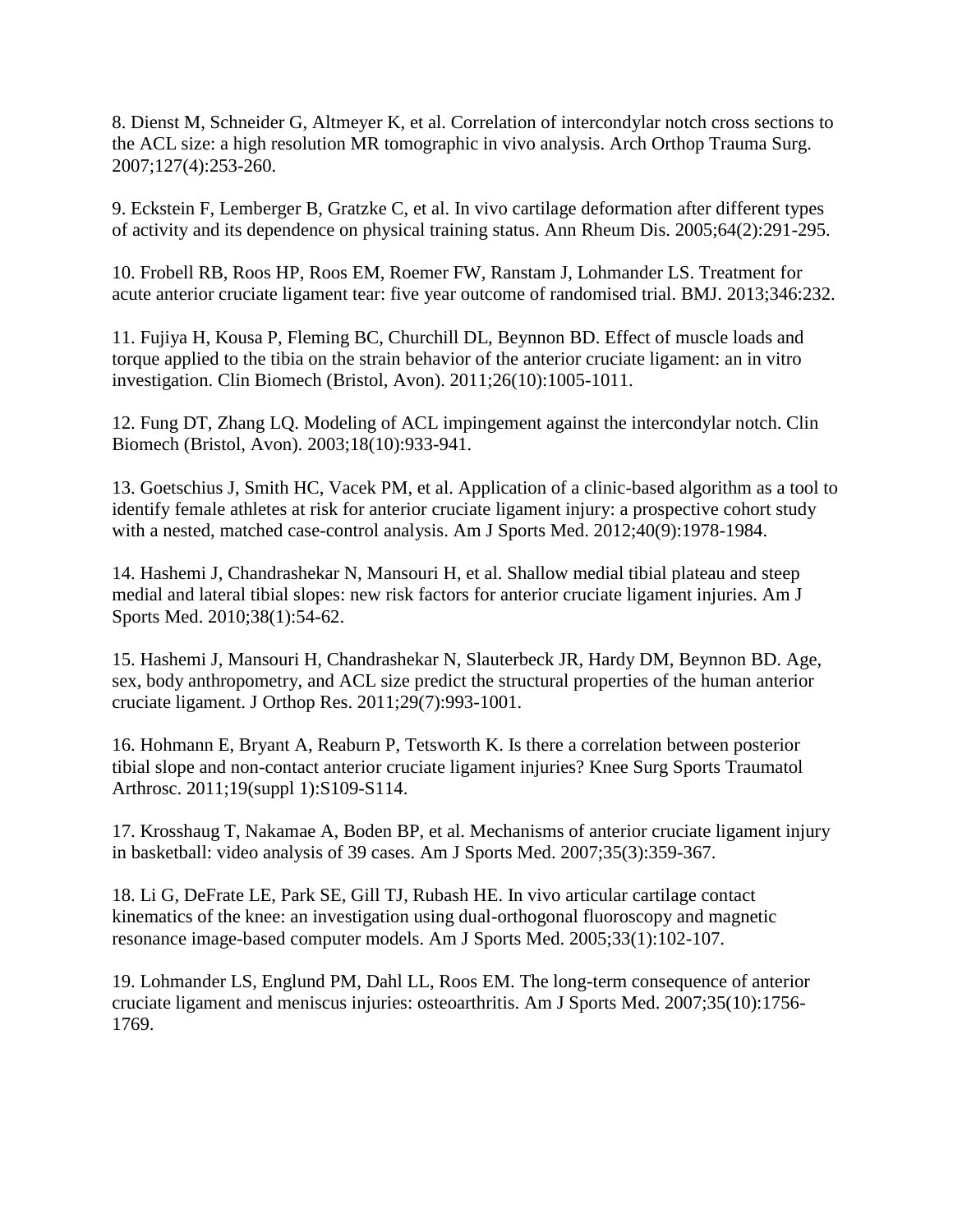20. Markolf KL, O'Neill G, Jackson SR, McAllister DR. Effects of applied quadriceps and hamstrings muscle loads on forces in the anterior and posterior cruciate ligaments. Am J Sports Med. 2004;32(5):1144-1149.

21. Meyer EG, Haut RC. Anterior cruciate ligament injury induced by internal tibial torsion or tibiofemoral compression. J Biomech. 2008;41(16):3377-3383.

22. Mow VC, Gu WY, Chen FH. Structure and function of articular cartilage and meniscus. In: Mow VC, Huiskes R , eds. Basic Orthopaedic Biomechanics and Mechano-Biology. 3rd ed. Philadelphia, PA: Lippincott Williams & Wilkins; 2005:181-258.

23. Murshed KA, Cicekcibasi AE, Karabacakoglu A, Seker M, Ziylan T. Distal femur morphometry: a gender and bilateral comparative study using magnetic resonance imaging. Surg Radiol Anat. 2005;27(2):108-112.

24. Oh YK, Kreinbrink JL, Wojtys EM, Ashton-Miller JA. Effect of axial tibial torque direction on ACL relative strain and strain rate in an in vitro simulated pivot landing. J Orthop Res. 2012;30(4):528-534.

25. Park HS, Ahn C, Fung DT, Ren Y, Zhang LQ. A knee-specific finite element analysis of the human anterior cruciate ligament impingement against the femoral intercondylar notch. J Biomech. 2010;43(10):2039-2042.

26. Shimokochi Y, Shultz SJ. Mechanisms of noncontact anterior cruciate ligament injury. J Athl Train. 2008;43(4):396-408.

27. Simon RA, Everhart JS, Nagaraja HN, Chaudhari AM. A case-control study of anterior cruciate ligament volume, tibial plateau slopes and intercondylar notch dimensions in ACLinjured knees. J Biomech. 2010;43(9):1702-1707.

28. Smith HC, Johnson RJ, Shultz SJ, et al. A prospective evaluation of the Landing Error Scoring System (LESS) as a screening tool for anterior cruciate ligament injury risk. Am J Sports Med. 2012;40(3):521-526.

29. Smith HC, Vacek P, Johnson RJ, et al. Risk factors for anterior cruciate ligament injury: a review of the literature—part 1: neuromuscular and anatomic risk. Sports Health. 2012;4(1):69- 78.

30. Smith HC, Vacek P, Johnson RJ, et al. Risk factors for anterior cruciate ligament injury: a review of the literature-part 2: hormonal, genetic, cognitive function, previous injury, and extrinsic risk factors. Sports Health. 2012;4(2):155-161.

31. Sonnery-Cottet B, Archbold P, Cucurulo T, et al. The influence of the tibial slope and the size of the intercondylar notch on rupture of the anterior cruciate ligament. J Bone Joint Surg Br. 2011;93(11):1475-1478.